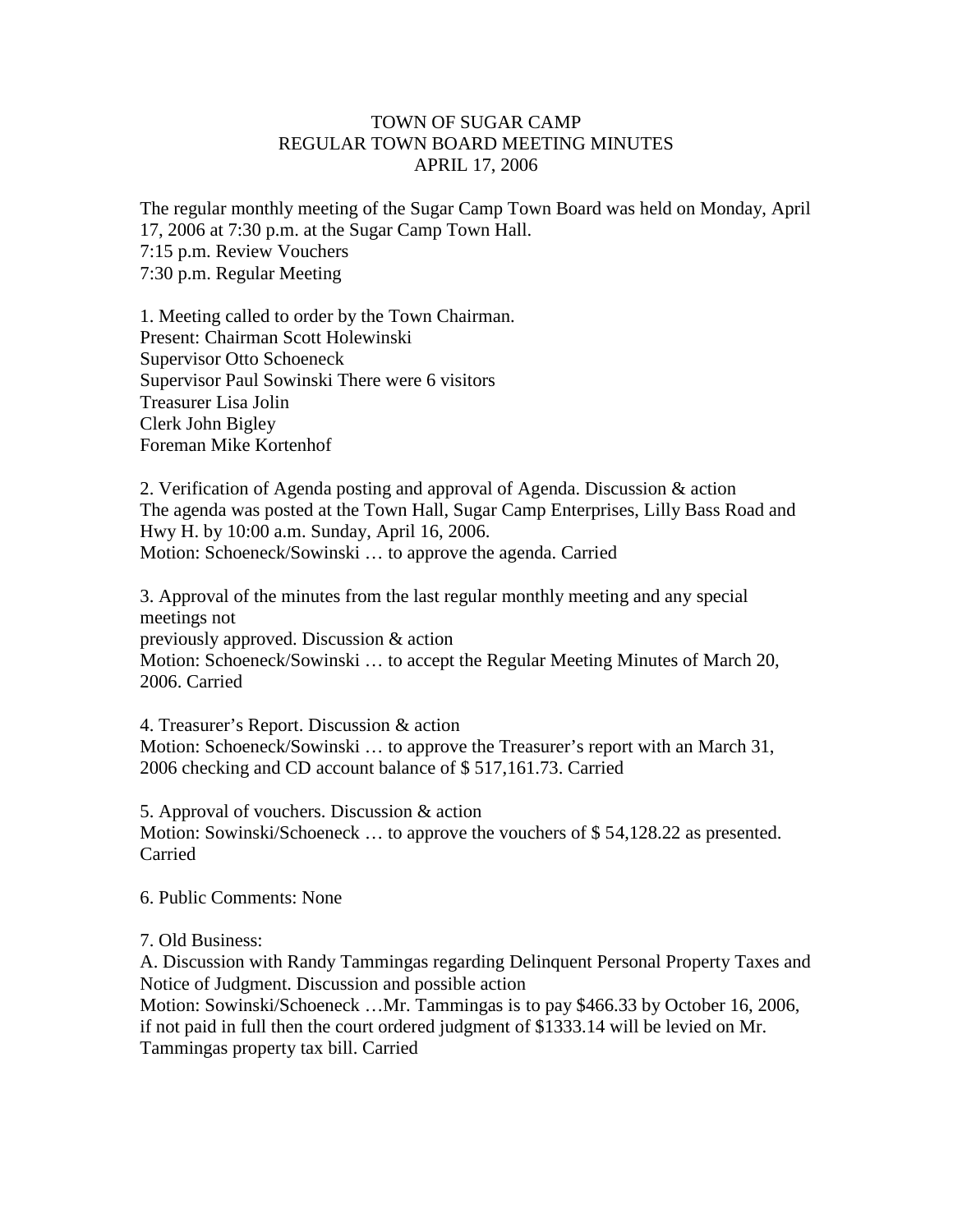B. Delinquent personal property tax update. Discussion and possible action Motion: Schoeneck/Sowinski … to approve a resolution to write-off uncollectible delinquent personal property tax of \$80.89. Carried

8. New Business:

A. Clerks Items

Consideration of a request to designate Columbus Lake Road as an access road for snowmobiles to access the main snowmobile trail crossing Ripco Road. Discussion and possible action

No action was taken on this item, it will be put on the May Agenda.

Consideration of a request to adopt the National Incident Management System Resolution for the Town of Sugar Camp. Discussion and possible action. Motion: Schoeneck/Sowinski …to adopt the National Incident Management System Resolution for the Town of Sugar Camp, Otto Schoeneck will be the contact person. Carried

Consideration of a Conditional Use Permit application of DeLeers Investment, owner, Matthew Hoglund, RLS agent to amend and expand from 20 to 22 units, Neptune's Resort Condominium located at 2850 Columbus Lake Road.. Discussion and possible action

Motion: Schoeneck/Sowinski …that the Town Board has no objection to the Conditional Use Permit application of DeLeers Investments for proposed amended changes and expansion from 20 to 22 units in the Neptune's Resort Condominium. However, should any further changes be proposed the Town Board will require that all current and future roads be brought up to Town Road Specifications. Carried

Consider approving equipment for the new snow plow truck. Discussion and possible action

Discussion Notes: The cost of the equipment of \$34,318 along with the cost of the truck chassis of \$79,801.86 puts the total cost of the truck \$9000 over budget. This increase will come out of the Town Shop Budget.

Motion: Schoeneck/Sowinski …to approve the purchase of equipment for the new snow plow truck for \$34,318.

Consideration of approving the development of an 18 hole Disc Golf course on town property. Discussion and possible action

Motion: Schoeneck/Sowinski …to allow development of the Disc Golf course to proceed as soon as possible. Carried

Consideration of eliminating the plowing of private driveways in the Town. Discussion and possible action

Motion: Schoeneck/Sowinski ...to discontinue the snow plowing of private driveways as of the start of the 2006-07 winter season. All snow flag purchasers will be notified by mail prior to the start of the season so they have time to contract with private contractors. Carried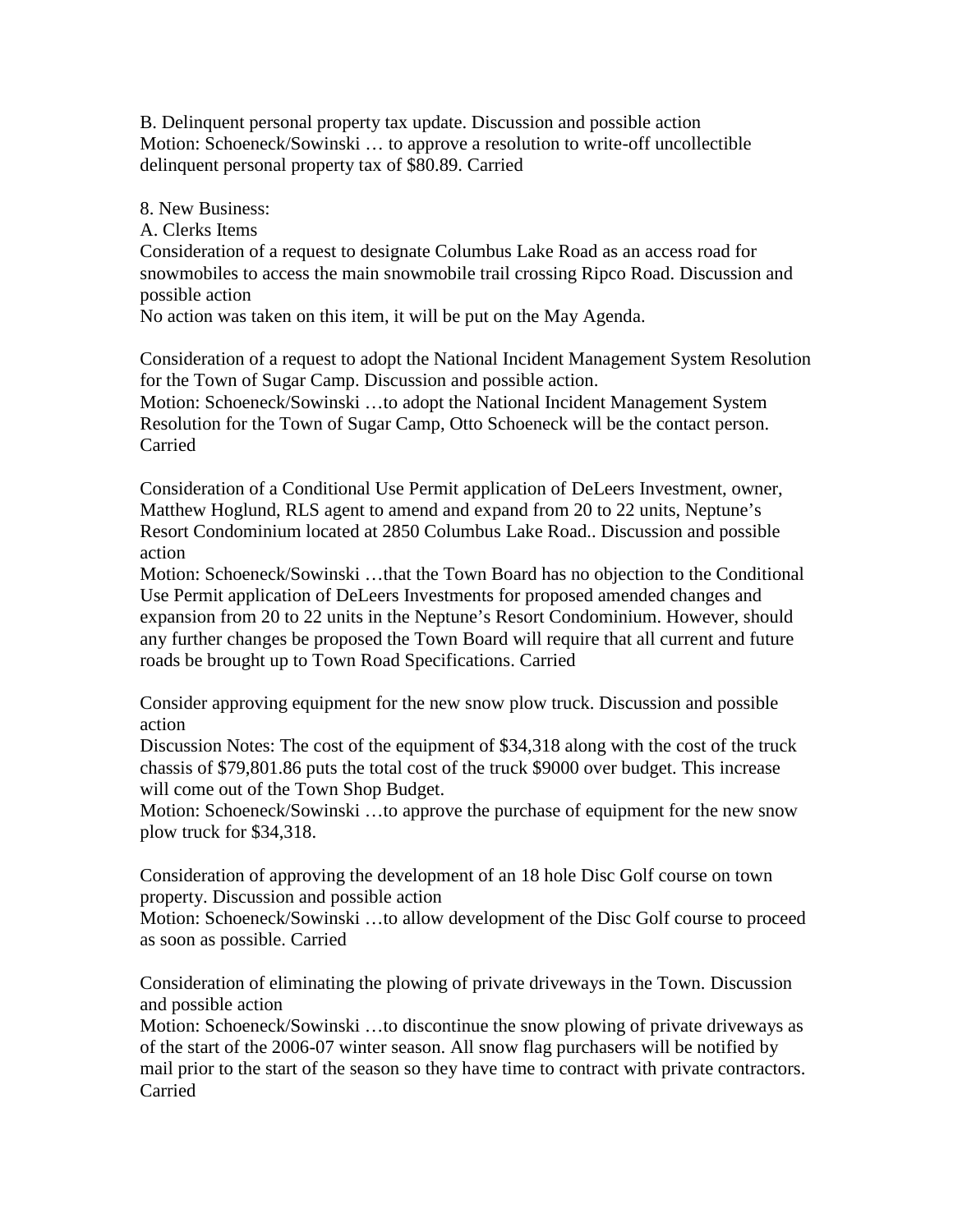Consideration of eliminating the plowing of private roads in the Town. Discussion and possible action

Motion: Schoeneck/Sowinski …to continue to plow private roads in the winter providing they meet town road plowing specifications. Owners on roads not meeting specifications will be notified prior to the winter season so they have time to correct the identified problems. Carried

Consideration of a 5 year road construction plan. Discussion and possible action No action was taken on this item, it will be on the May Agenda

Consideration of increasing the Road Construction Budget by \$50,000 for the November Budget Hearing. Discussion and possible action

The Town Clerk was directed to research the correct procedures which will allow the Town to exceed its spending limit as set forth by the State and to report back to the Board in May.

Review and consider approving road improvement projects for 2006 and advertisements of bids. Discussion and possible action

Motion: Schoeneck/Sowinski …to bid out road work for Ripco, Columbus Lake and Arbutus roads. Acceptance of bid will close at 7:30 p.m. May 23, 2006. Contractors interested in submitting a bid should contact Scott Holewinski for bid information. Carried

Review and approve quotes for crack sealing projects for 2006. Discussion and possible action

Motion: Schoeneck/Sowinski …to contract with Pitlik and Wick and Fahrner Asphalt Sealers Inc. \$7000 each for crack sealing on designated town roads. Carried

B. Board Members Items Chairman Holewinski a. Chairman's report b. Correspondences – information only Supervisor Sowinski - information only Supervisor Schoeneck - information only Motion: Schoeneck/Sowinski … that the May meeting be moved from May 15 to May 23. Carried

Road, Shop, Town Hall: Road Work Report: Discussion & possible action See attached report Town Hall Report: Discussion & possible action See attached report

Motion to adjourn Motion: Schoeneck/Sowinski …to adjourn at 9:25 p.m. Carried